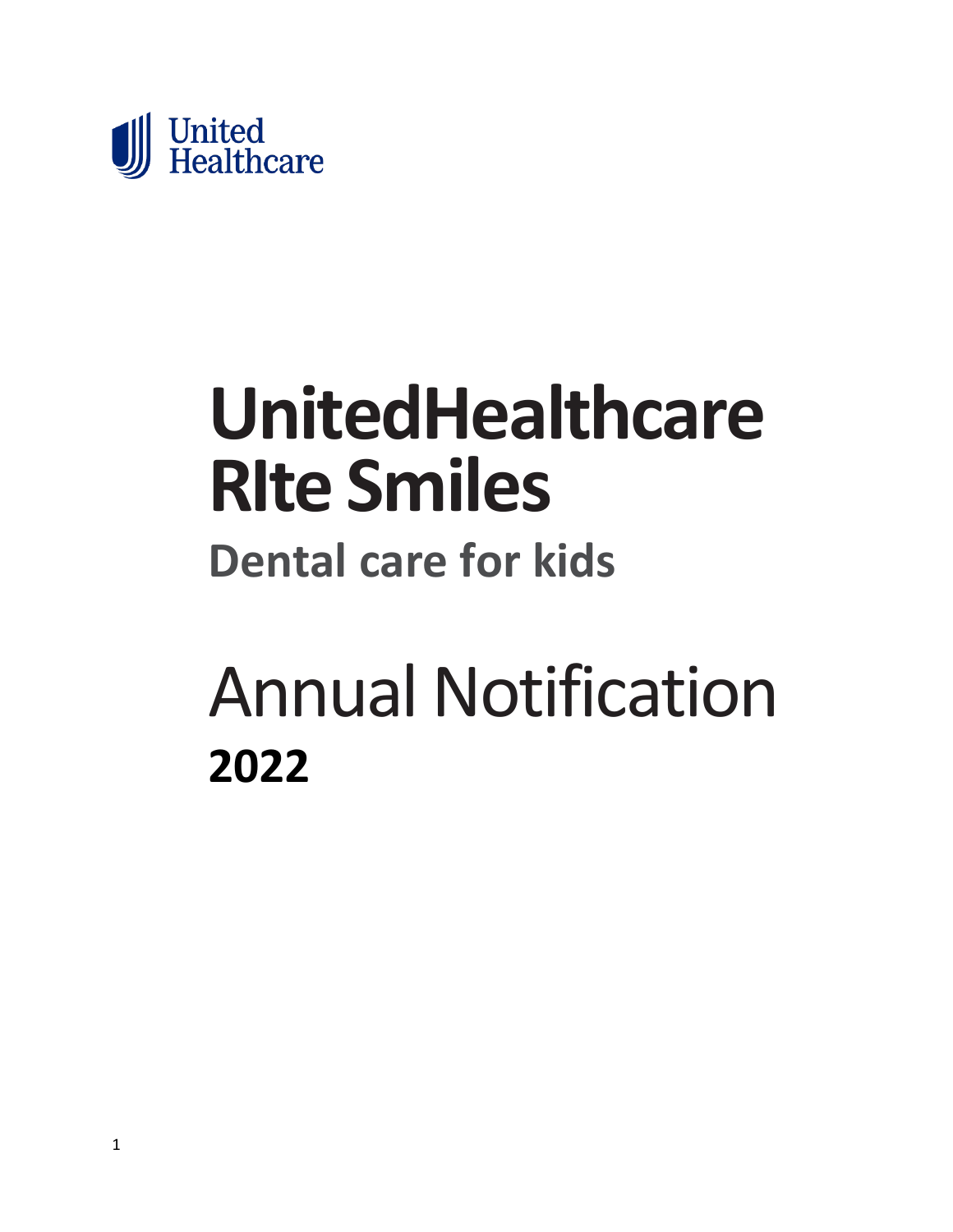

## **Thank you for being a UnitedHealthcare—RIte Smiles member.**

We're happy to have you as a member. This notification contains important information about your RIte Smiles dental coverage.

- We want to make sure you understand the dental benefits, programs and services available to you or your eligible child. We value our members and hope you find this information helpful.
- The information is also in the UnitedHealthcare RIte Smiles Member Handbook, RIte Smiles website at **uhc.com/RItesmiles** and on the **RIte Smiles Mobile app**. If you have any questions, please call us at **1-866-375- 3257, TTY 711**.

## **How to tell of changes:**

It's very important to inform HealthSourceRI of any changes. Contact Healthsource RI to report changes listed below:

- Name, address, phone number
- If you move out of state
- If you get married and if you change your last name
- If you become pregnant
- Family size (adding a new baby or adopting a child, death of a family member who is enrolled, etc.)
- Change in income that could affect eligibility for Medicaid

If you have other health insurance, you are required to report changes to Healthsource RI or the RI Department of Human Services (DHS) within 10 days of the change.

 Contact Healthsource RI to report any of these changes. If you have an account at Healthsource RI, you can visit**www.healthsourceri.com** or call 1-855-840-4774 to make a change. You can also visit the Healthsource RI walk-in center at 401 Wampanoag Trail, East Providence, RI 02915. Business hours are 8:00 a.m. – 6:00 p.m., Monday – Friday.

 If you, your child, or another family member has SSI or became eligible for Medicaid due to a disability, please call the RI Department of Human Services (DHS) at 1-855-697-4347. You can also contact your local DHS Office to report changes. Business hours are 8:30 a.m. – 4:00 p.m., Monday – Friday.

# **How the RIte Smiles Dental Program Works:**

You must choose a dental provider in the UnitedHealthcare RIte Smiles network. You can find dental providers in the network by looking in the UnitedHealthcare online Provider Directory at **uhc.com/RItesmiles**, **download the RIte Smiles Mobile app, or call RIte Smiles Member Services at 1-866-375-3257, TTY 711 8 a.m. – 6 p.m., Monday - Friday**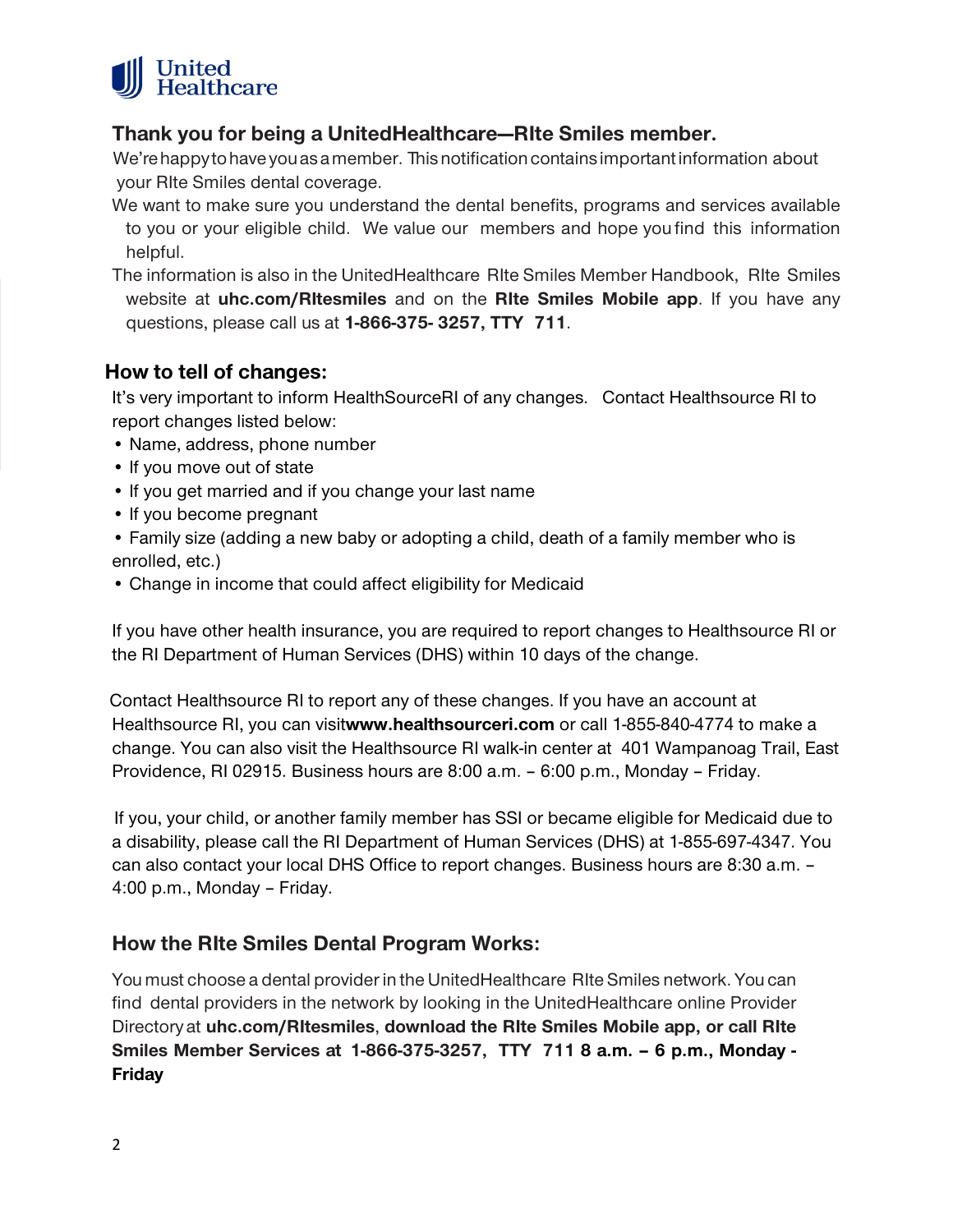

# **The Provider Directory includes the following information:**

- Provider Name, Address and Phone Number.
- Languages spoken by the Provider and office staff.
- Handicap Access to the office.
- If the Provider is accepting new patients.

 The RIte Smiles plan covers a wide range of dental treatments and services. These services include medically necessary preventative and diagnostic care, and treatment for dental and gum disease. There is no member copay, deductible, or coinsurance. There is no annual maximum benefit. Some services do require prior authorization before services can be provided. **Questions? Call Member Services at 1-866-375-3257, TTY 711 8 a.m. – 6 p.m., Monday – Friday,visit uhc.com/Ritesmiles or download the RIte Smiles Mobile app**

| <b>Service Type</b>                    | <b>Service Description</b>                                                  | <b>How Often and Description</b>                                                                                                                                            |
|----------------------------------------|-----------------------------------------------------------------------------|-----------------------------------------------------------------------------------------------------------------------------------------------------------------------------|
| <b>Preventive</b><br><b>Services</b>   | Routine dental exams<br>Cleanings<br><b>Fluoride treatments</b><br>Sealants | 2 per calendar year<br>2 per calendar year<br>2 per calendar year<br>One treatment per permanent molars<br>excluding third molars. One treatment<br>per tooth every 5 years |
| <b>Diagnostic</b><br><b>Services</b>   | X-rays                                                                      | Intraoral/complete series<br>and Panoramic Films -<br>once every 4 years<br>Bitewing - Once every calendar year                                                             |
| <b>Restorative</b><br><b>Services</b>  | Fillings<br>Crowns<br>Dentures, partial or complete                         | As medically needed<br>As medically necessary<br>As medically<br>necessary. Prior Auth<br>required.                                                                         |
| <b>Orthodontic</b><br><b>Services</b>  | Orthodontia (braces)                                                        | As medically necessary to<br>correct a severe handicapping<br>condition. Prior Auth required.                                                                               |
| <b>Oral Surgery</b>                    | Extractions or other mouth surgery                                          | As medically necessary. Prior Auth<br>required.                                                                                                                             |
| <b>Other Dental</b><br><b>Services</b> | Emergency dental care<br>services & Other services                          | As medically necessary                                                                                                                                                      |

# **RIte Smiles In plan benefits summary**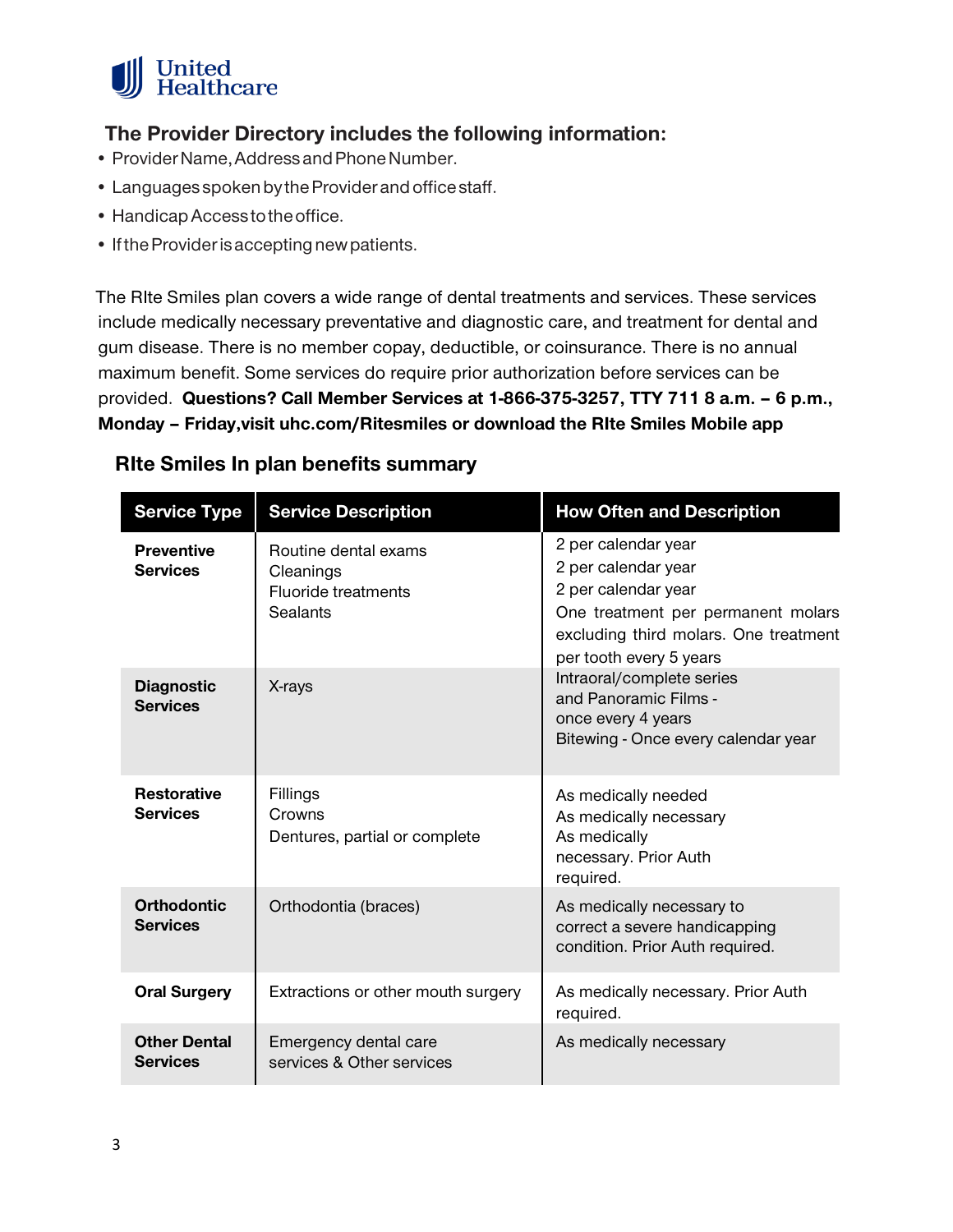

## **Emergencies and Urgent Care:**

**An emergency** is a life-threatening illness or injury. It requires immediate care. You should call 911 or go to the nearest emergency room. You should also call your child's primary care provider (PCP). If your child has a dental emergency, you should call their dental provider right away.

**Urgent Care** is when your child has a dental problem that is not life threatening. An example might be pain or an infection. You should call your child's dentist. The dentist can tell you what to do. Your child's dentist is required to see all urgent care dental problems within 48 hours.

You can also call UnitedHealthcare Member Services at 1-866-375-3257, TTY 711, 8:00 a.m. – 6:00 p.m., Monday – Friday. They can help you find a dental provider if you need one. **If the injury to your child is life-threatening you should call 911 or take your child to the emergency room immediately.** Emergency services do not require a prior authorization.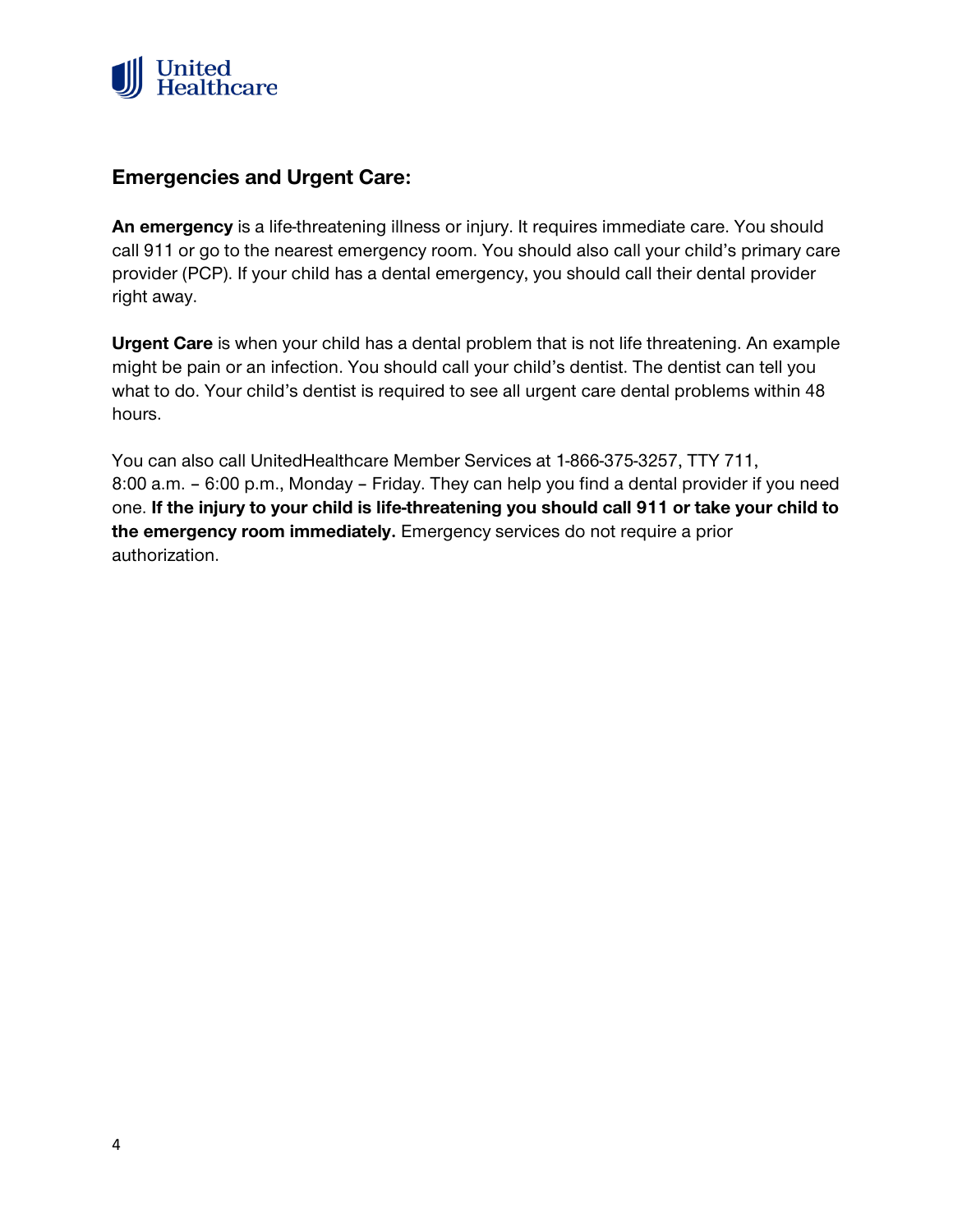# **United<br>Healthcare**

# **As a member of RIte Smiles, you have a right:**

• To receive information about RIte Smiles, its services, providers and members' rights and responsibilities.

• To be treated with respect, dignity, and the right to privacy.

• To participate with your provider(s) in making decisions about your health care, including the right to refuse treatment.

• To privacy of all records and communications as required by law. (RIte Smiles employees follow a strict confidentiality policy regarding all member information.) Visit uhc.com/ritesmiles or download the RIte Smiles Mobile app to view privacy policy information.

• To respectful, personal attention without regard to your race, national origin, gender, gender identity, age, sexual orientation, religious affiliation, or preexisting conditions.

• To an open discussion of appropriate home and community services or medically necessary treatment options for your conditions, regardless of cost or benefit coverage.

• To get a second medical opinion for medical and surgical concerns.

• To voice grievances, complaints or appeals about RIte Smiles or the care provided by UHC Dental providers and/or agencies. • To make recommendations about RIte Smile's Member Rights and Responsibilities policies.

• To receive information on available treatment options and alternatives.

- To be free from any form of coercion, discipline, or retaliation.
- To request and receive a copy of your medical records, and request that they be amended or corrected.
- To be given health care services.

• To exercise your rights, and that the exercise of those rights does not negatively affect the way RIte Smiles and its providers treat you.

# **Appeal Rights**

You can request an appeal if we denied or let you have less services than you or your dental provider (or other health care provider) feel you need. The service must be medically necessary and not having it would cause you harm. You have a right to appeal our decision. The appeal process is a way to ask that services be put back in place or extended. It means that you don't agree with our decision.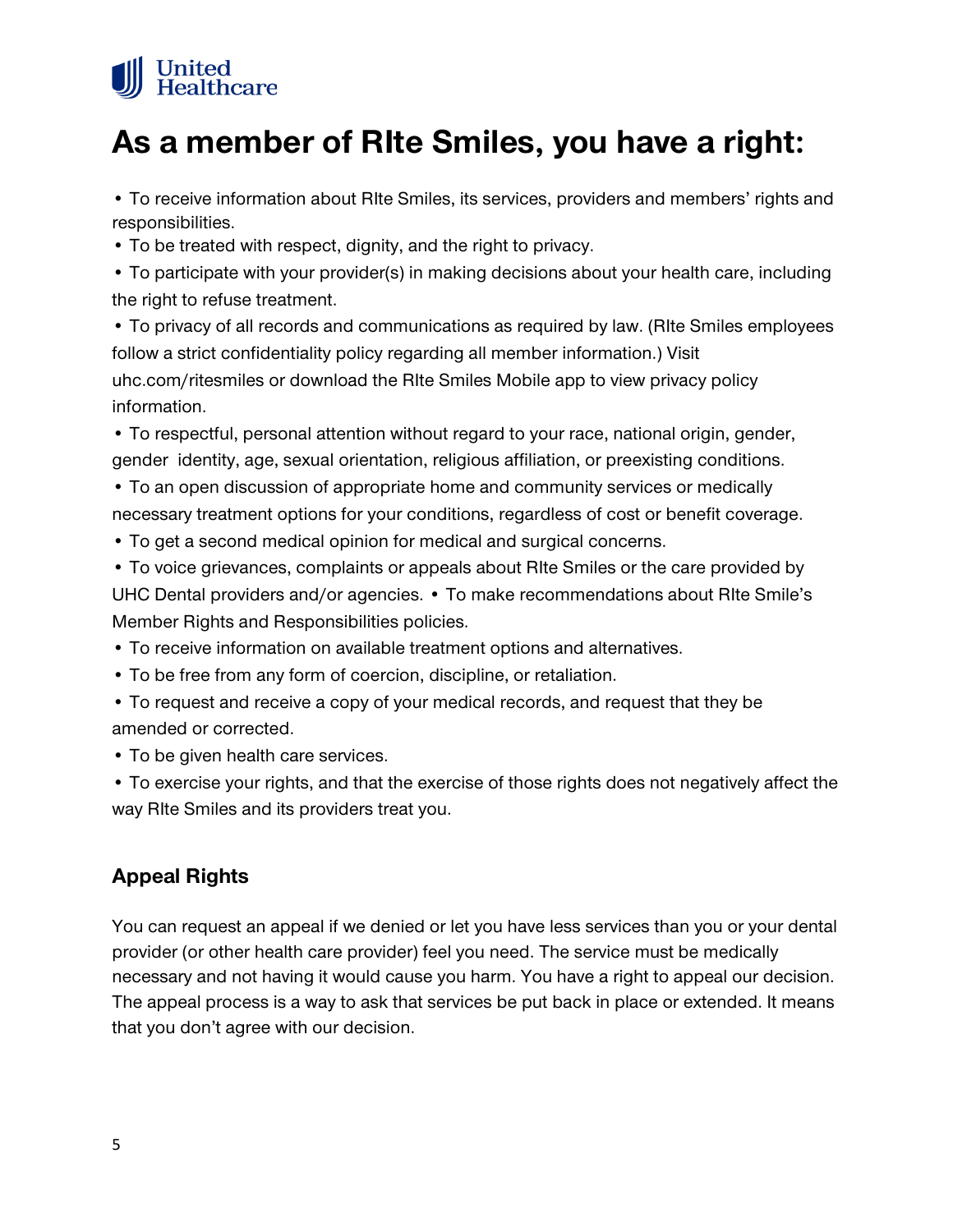

# **Internal Appeal**

You can ask for an appeal through UnitedHealthcare Dental about the services that were denied or the coverage decision that was made. You must ask for an appeal within 60 calendar days of our decision to deny a service or supply. You can ask for it in writing or by calling UnitedHealthcare RIte Smiles Member Services at 1-866-375-3257, TTY 711, 8:00 a.m. – 6:00 p.m., Monday – Friday.

Send written appeals to:

UnitedHealthcare-RIte Smiles Grievance and Appeals Unit P.O. Box 170 Milwaukee, WI 53201

We will let you know that we received your request for an appeal within 5 calendar days. Call UnitedHealthcare-RIte Smiles if you have any questions about the appeal process. Qualified dental professionals will make a fair decision about your appeal within 30 calendar days of receiving it.

# **You Have a Right…**

You have a right to ask for and get copies of all documents related to your appeal. You may add information about the appeal to your file in writing or by calling UnitedHealthcare RIte Smiles Member Services at 1-866-375-3257, TTY 711, 8:00 a.m. – 6:00 p.m., Monday – Friday.

• .

You have a right to continue to have Medicaid covered services while your appeal is under review. To have these Medicaid covered services continue, you must call UnitedHealthcare RIte Smiles Member Services at 1-866-375-3257, TTY 711, 8:00 a.m. – 6:00 p.m., Monday – Friday.

- within 10 calendar days of the denial. If your appeal is denied, you may have to pay for the cost of any continued benefits you received during the decision-making period. If your appeal is approved and you did not request that your services be continued while your appeal was being decided, we will authorize or provide services within 72 hours.
- You have a right to a fast (expedited) appeal if your provider feels a delay in your care or treatment might be a risk to your life or cause you severe pain. You or your provider should call UnitedHealthcare RIte-Smiles Member Services to request a fast appeal. We will decide about your fast appeal within 72 hours of receiving your request. If more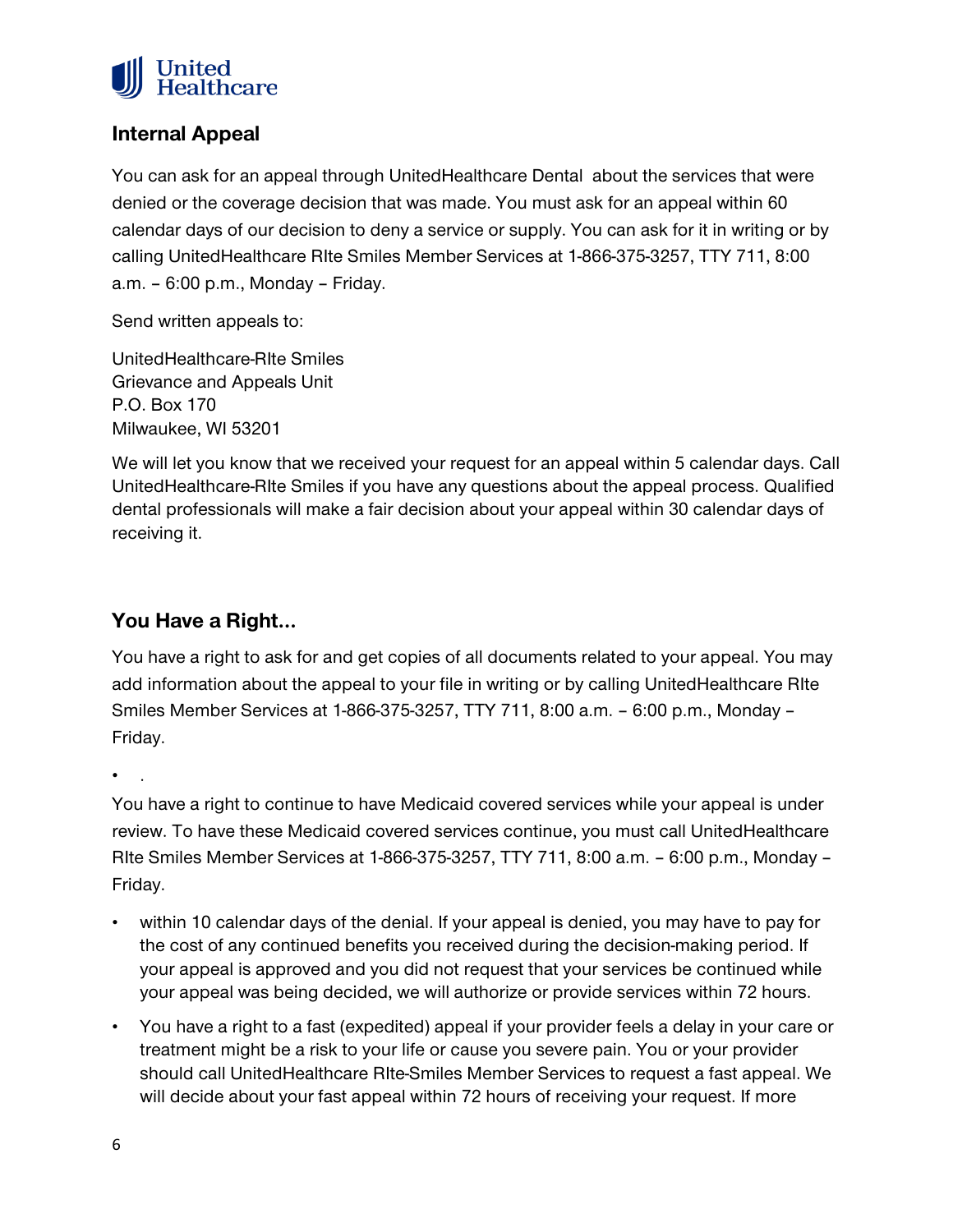

information is needed, we will call you within 2 calendar days to let you know that we need more time to review your appeal. We may extend our review time for up to 14 calendar days. If you disagree with our decision to take more time, you may file a grievance with us. If we deny your request for a fast appeal, we will answer your appeal within 30 calendar days.

# **Can Someone Else Appeal for You?**

Yes, your doctor, provider, or someone else can ask for an appeal for you. First, fill out an *Authorized Representative Form*. Get this form from **uhc.com/RItesmiles or**  UnitedHealthcare-RIte Smiles Member Services by calling 1-866-375-3257, TTY 711. We must get the completed form before we can talk to the person you've asked to handle your appeal. The Authorized Representative Form is valid for one year from the date you sign it and must be submitted with the appeal.

# **State Fair Hearing**

You also have the right to request a State Fair Hearing within one hundred and twenty (120) calendar days of the appeal decision at no charge and after you exhaust the Internal appeal process. If the State Fair Hearing appeal is denied, you may have to pay for the continued benefits you received. A State Fair Hearing and an External Appeal can be filed at the same time.

To request a State Fair Hearing:

- Call 401-462-2132 (TDD 401-462-3363), after you have finished UnitedHealthcare 's internal process, or
- Fax your request to 401-462-0458, or
- Email your request to [OHHS.AppealsOffice@ohhs.ri.gov](mailto:OHHS.AppealsOffice@ohhs.ri.gov) or
- Mail your request to EOHHS Appeals Office, Virks Building, 3 West Road, Cranston, RI 02920.

## **External Appeals**

If you disagree with UnitedHealthcare's appeal decision, you can ask for an external appeal through an Independent Review Organization (IRO). Requests for an external appeal by an Independent Review Organization must be received within four (4) months of the decision of your appeal. Call UnitedHealthcare-RIte Smiles Member Services for help with or instructions on how to file an external appeal.

## **You Can File a Complaint about the Appeals Process**

You can also file a complaint at any time during the appeal process with the Office of the Health Insurance Commissioner (OHIC) through their consumer helpline: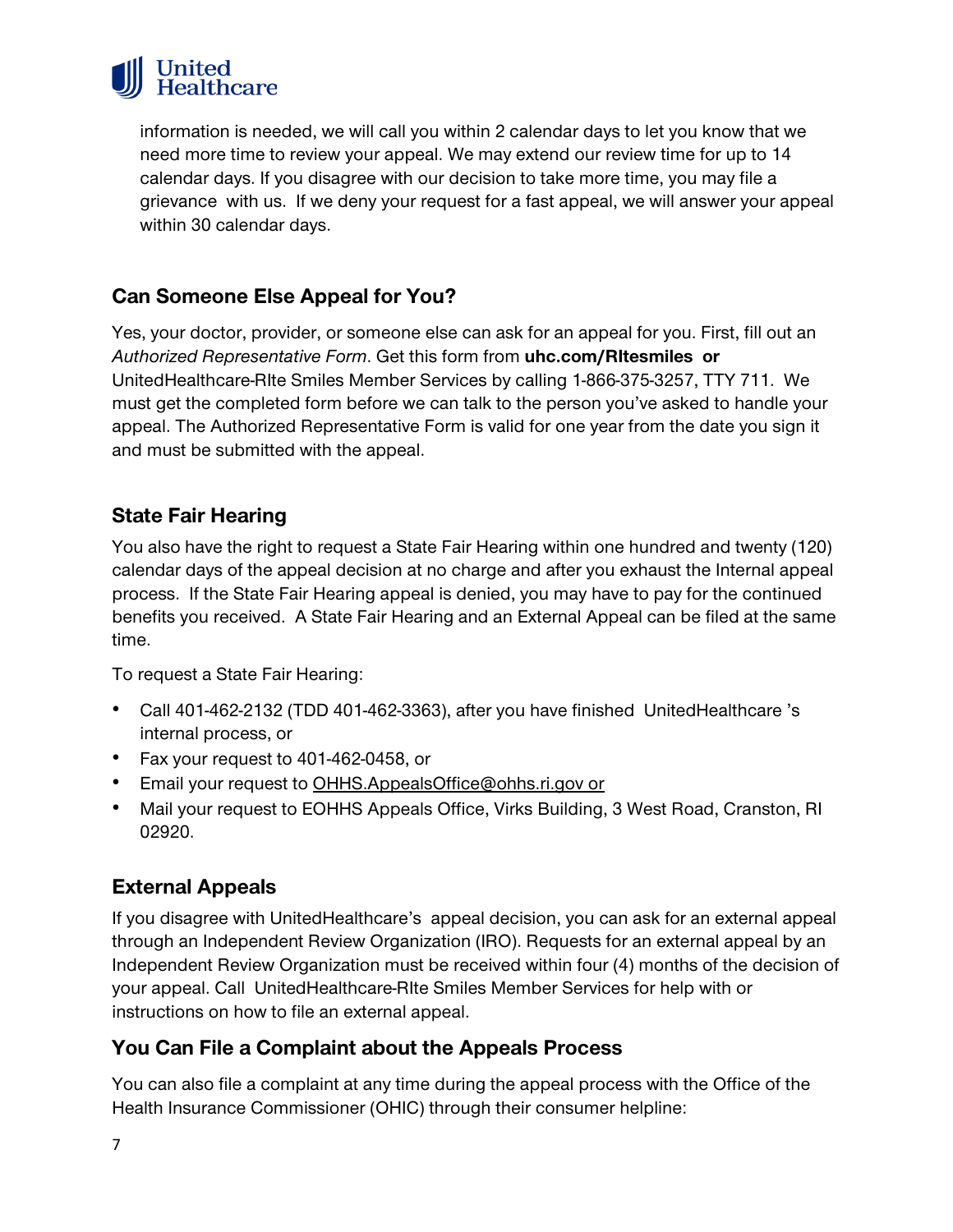

**RIREACH** 1210 Pontiac Avenue Cranston, RI 02920 Telephone: 1-855-747-3224 (1-855-RIREACH) Website: [www.rireach.org](http://www.rireach.org/) Email: [rireach@ripin.org](mailto:rireach@ripin.org)

For help with your complaint, grievance, or appeal, you may also call RI Legal Services at 401-274-2652.

UnitedHealthcare–RIte Smiles does not treat members differently because of sex, age, race, color, disability, or national origin.

If you think you were treated unfairly because of your sex, age, race, color, disability, or national origin, you can send a complaint to:

Mail: Civil Rights Coordinator UnitedHealthcare Civil Rights Grievance P.O. Box 30608 Salt Lake City, Utah 84130 Online: **UHC\_Civil\_Rights@uhc.com** Phone: **1-866-375-3257**, TTY **711**

A decision will be sent to you within 30 calendar days. If you disagree with the decision, you have 15 calendar days to ask us to look at it again.

If you need help with your complaint, please call the toll-free phone number listed on your identification card, **1-866-375-3257**, TTY 711, 8 a.m. - 6 p.m., Monday -- Friday.

You can also file a complaint with the U.S. Department of Health and Human Services. **Mail:** U.S. Dept. of Health and Human Services 200 Independence Avenue SW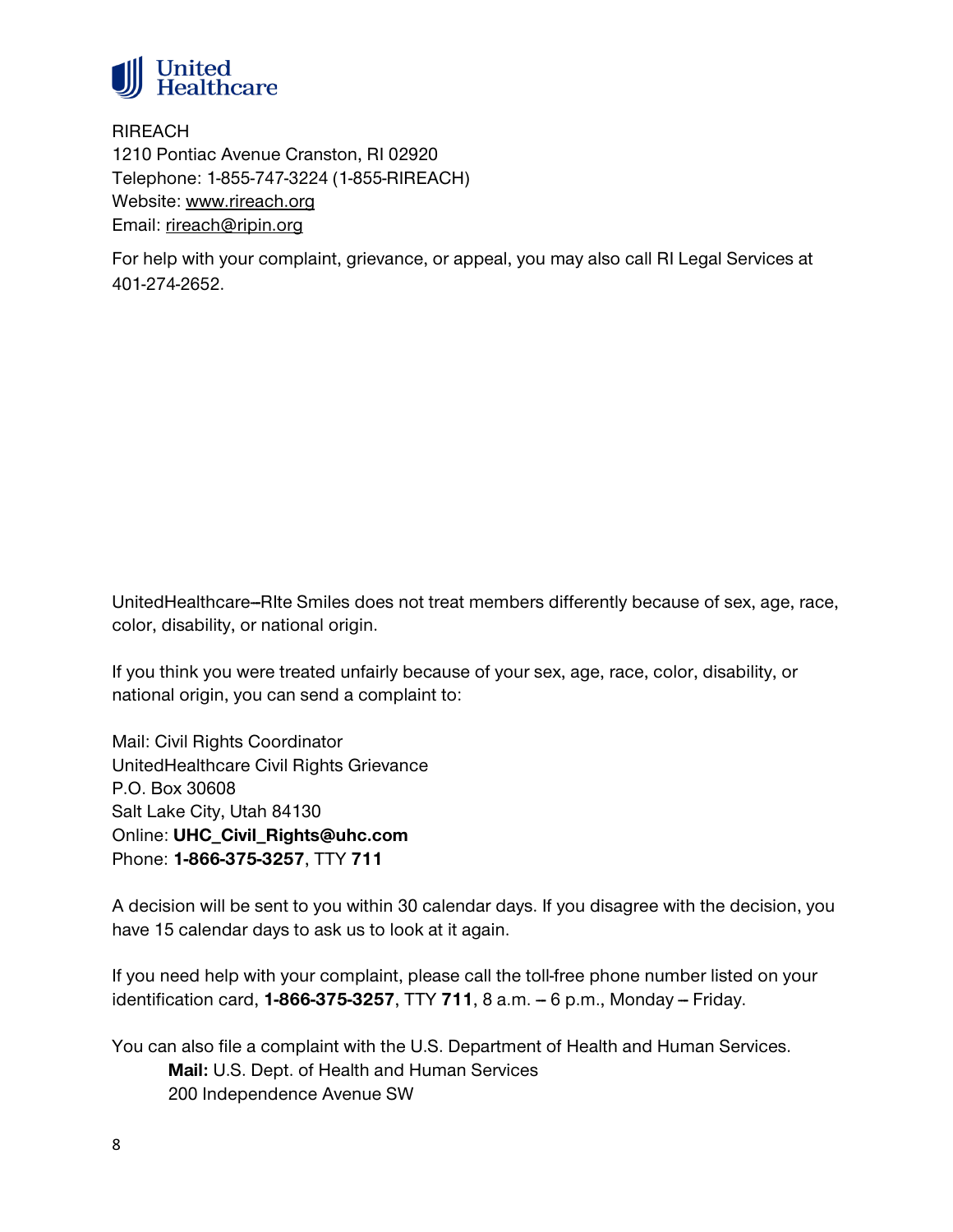

Room 509F, HHH Building Washington, D.C. 20201 **Online: https://ocrportal.hhs.gov/ocr/portal/lobby.jsf** Complaint forms are available at: **http://www.hhs.gov/ocr/office/file/index.html Phone:** Toll free at **1-800-368-1019, 1-800-537-7697** (TDD)

If you need help with your complaint, please call the toll-free phone number listed on your member identification card.

We will provide free services to help you communicate with us such as letters in other languages or large print. Or, you can ask for a language interpreter or sign language interpreter if you need one. To ask for help, please call the toll-free phone number listed on your member identification card, 1-866-375-3257, TTY 711,8 a.m. - 6 p.m., Monday --

# Friday.

ATTENTION: Language assistance services are available to you free of charge. Call **1-866-375-3257**, **TTY 711**.

#### **Spanish:**

ATENCION: si habla espanol, tiene a su disposicion servicios gratuitos de asistencia linguistica. Llame al **1-866-270-5785**, **TTY: 711**.

#### **Portuguese:**

ATENCAO: Se fala portugues, encontram-se disponiveis servicos linguisticos, gratis. Ligue para **1-866-375-3257, TTY 711**.

#### **Chinese:**

注意:如果您使用繁體中文,您可以免費獲得語言援助服務。請致電 **1-866-270-5785, TTY: 711**

#### **Haitian:**

ATANSYON: Si w pale Kreyol Ayisyen, gen sevis ed pou lang ki disponib gratis pou ou. Rele **1-866-375-3257**, **TTY 711**.

#### **Khmer:**

�នេស�ជំនួយ��ជូនចំេ�ះេ�កអ�កេ�យឥតគិតៃថ�។ េ◌◌ូមេ�ទូេរ �ព�េ�េសខ **1-866-375-3257, TTY** 

#### **711**.

#### **French:**

ATTENTION : Si vous parlez francais, des services d'aide linguistique vous sont proposes gratuitement.

Appelez le 1-866-600-4985 (**TTY 711**).

#### **Italian:**

ATTENZIONE: In caso la lingua parlata sia l'italiano, sono disponibili servizi di assistenza linguistica gratuiti. Chiamare il numero **1-866-375-3257, TTY 711**.

#### **Laotian:**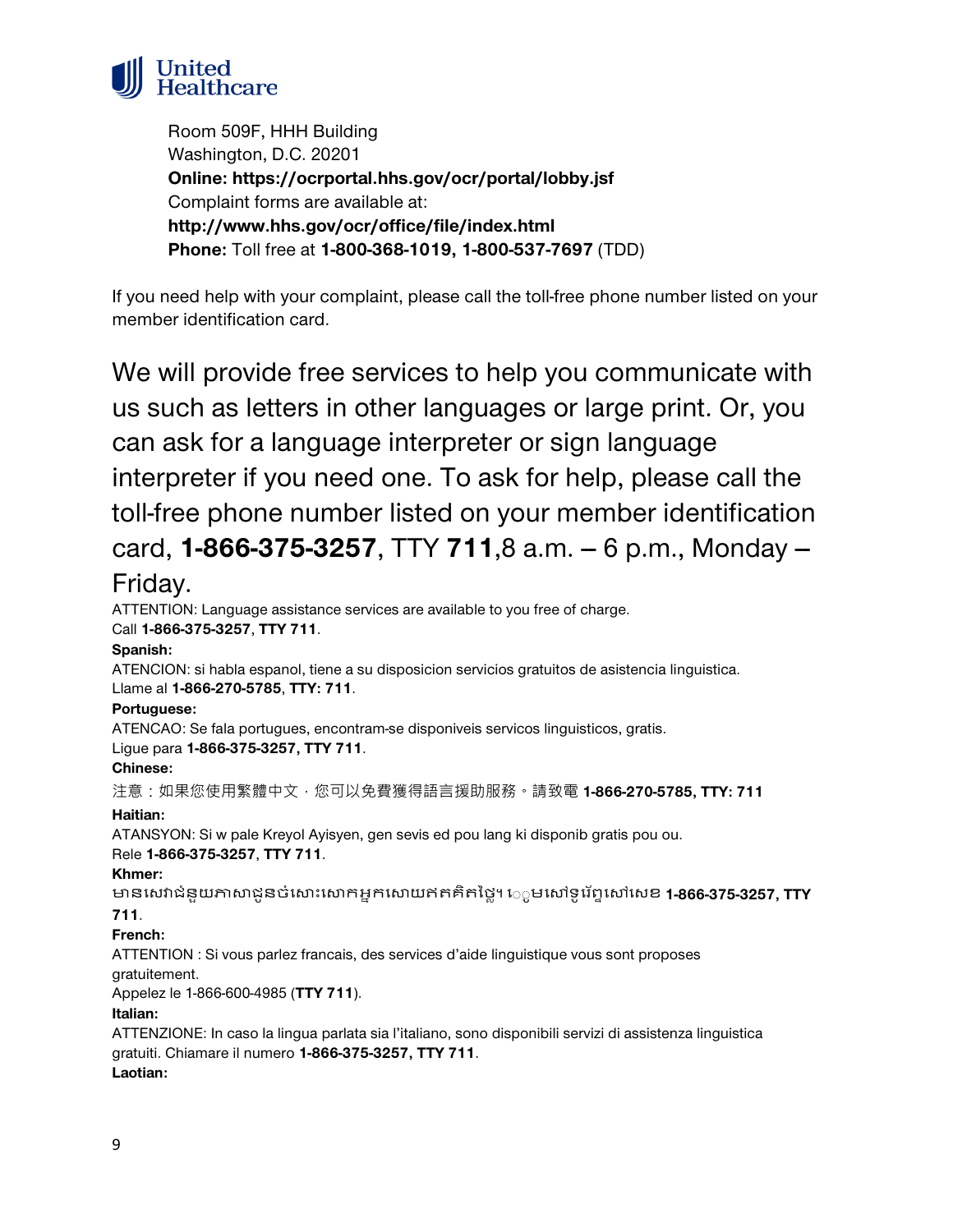

ໂປດຊາບ: ຖ້າວ່ າ ທ່ານເົວ້າພາສາ ລາວ, ການປິລການຊ່ ວຍເືຫຼ ອດ້ານພາສາ, ໂດຍ່ບເສັ ງຄ່າ, ແມ່ ນີມພ້ ອມໃຫ້ ທ່ ານ.

#### ໂທຣ **1-866-270-5785**, **TTY: 711**

#### **Russian:**

ВНИМАНИЕ: Если вы говорите на русском языке, то вам доступны бесплатные услуги перевода. Звоните **1-866-270-5785**, **TTY: 711**.

#### **Vietnamese:**

CHÚ .: Nếu bạn nói Tiếng Việt, có các dịch vụ hỗ trợ ngôn ngữ miễn phí dành cho bạn. Gọi số **1-866-270-5785**, **TTY: 711**.

#### **Polish:**

UWAGA: Jeżeli mowisz po polsku, możesz skorzystać z bezpłatnej pomocy językowej. Zadzwoń pod numer **1-866-375-3257, TTY 711**.

#### **Korean:**

주의: 한국어를 사용하시는 경우, 언어 지원 서비스를 무료로 이용하실 수 있습니다.

**1-866-270-5785**, **TTY: 711**번으로 전화해 주십시오.

#### **Tagalog:**

PAUNAWA: Kung nagsasalita ka ng Tagalog, maaari kang gumamit ng mga serbisyo ng tulong sa wika nang walang bayad. Tumawag sa **1-866-270-5785**, **TTY: 711**.

#### **Bassa:**

̀

Dè ɖɛ nìà kɛ dyéɖé gbo: Ɔ jǔ ké m̀ [Ɓàsɔ́ɔ̀-wùɖù-po-nyɔ̀] jǔ ní, nìí, à wuɖu kà kò ɖò po-poɔ

ɓɛ́ìn m̀ gbo kpáa. Ɖá **1-866-270-5785**, **TTY: 711**.

ملحوظة :إذا كنت تتحدث اذكر اللغة، فإن خدمات المساعدة اللغویة تتوافر لك بالمجان .اتصل برقم **5785 -866-270- 711 :Arabic**

#### **English**

If you have questions, call the Medicare-Medicaid Plan Enrollment Line at **1-866-375-3257**, TTY **711**, 8:30 a.m.  $-7:00$  p.m., Monday  $-$  Friday. The call is free. You can get this information for free in other languages and formats, like large print, braille and audio.

#### **Spanish**

Si desea más información, llame al servicio telefónico de inscripción, Medicare-Medicaid Plan Enrollment Line, al **1-866-375-3257**, TTY **711** de 8:30 a.m. a 7:00 p.m., de lunes a viernes. La llamada es gratis. Puede obtener esta información gratuitamente en otros idiomas y formatos como, por ejemplo, en letra grande, braille o audio.

#### **Portuguese**

Se tiver perguntas, ligue para a Linha de Inscrição do Plano de Medicare-Medicaid no número **1-866-375-3257**, TTY 711, 8:30 - 19:00, Segunda a Sexta-feira. A chamada é gratuita. Pode obter esta informação grátis noutros idiomas e formatos, como imprimido em formato grande, braille e áudio.

#### **English -- Non-Discrimination Notice**

The EOHHS and the Department of Human Services (DHS) does not discriminate on the basis of race, color, national origin, disability, religion, political beliefs, age, religion or